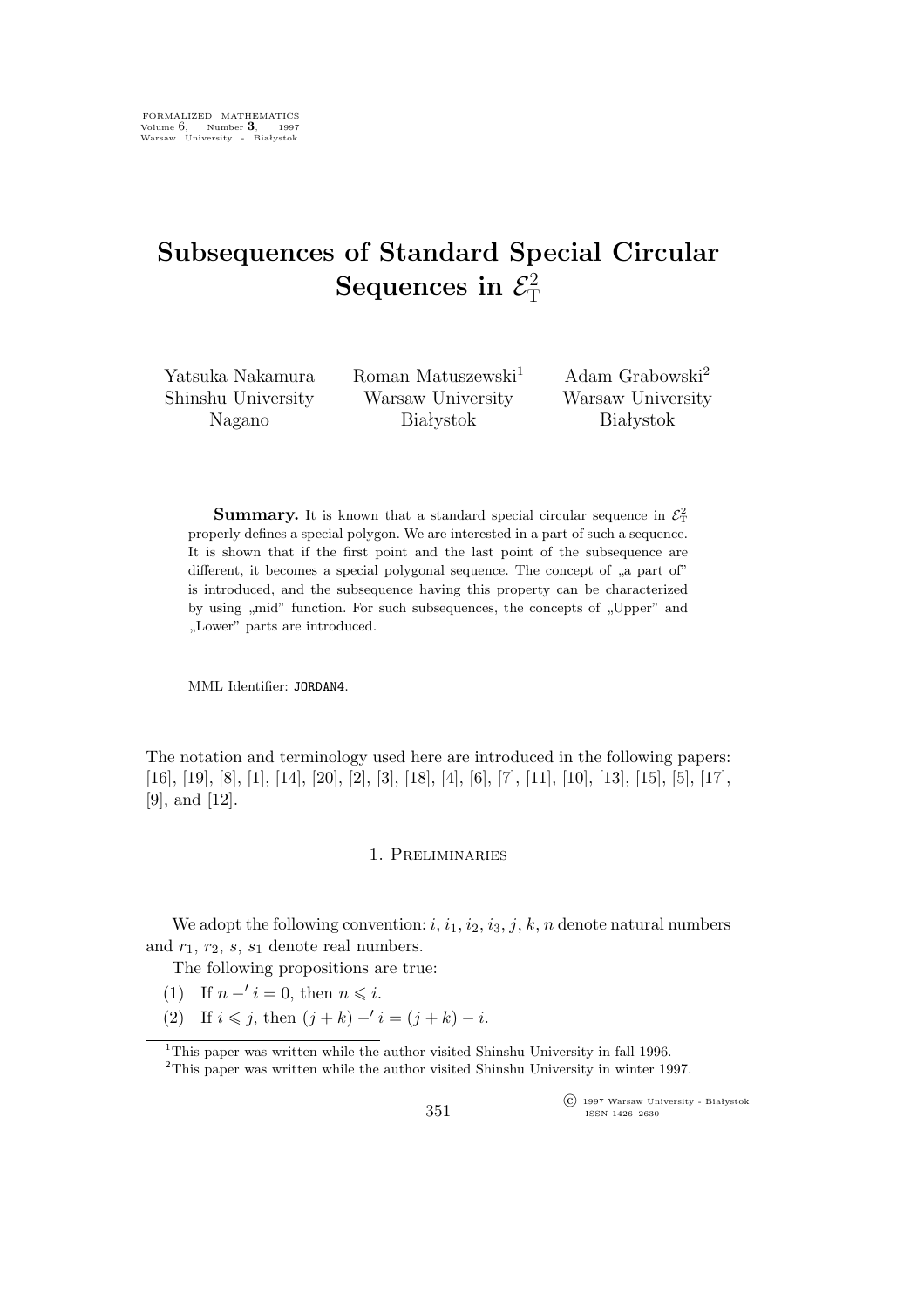## 352 yatsuka nakamura *et al.*

- (3) If  $i \le j$ , then  $(j + k) 1 = j 1 + k$ .
- (4) If  $i_1 \neq 0$  and  $i_2 = i_3 \cdot i_1$ , then  $i_3 \leq i_2$ .
- (5) If  $i_1 < i_2$ , then  $i_1 \div i_2 = 0$ .
- (6) If  $0 < j$  and  $j < i$  and  $i < j + j$ , then  $i \mod j \neq 0$ .
- (7) If  $0 < j$  and  $j \leq i$  and  $i < j + j$ , then  $i \mod j = i j$  and  $i \mod j = i j$ .
- (8) If  $0 \leq j$ , then  $(j + j) \mod j = 0$  and  $k \cdot j \mod j = 0$ .
- (9) If  $0 < k$  and  $k \leq j$  and  $k \mod j = 0$ , then  $k = j$ .
- (10)  $(r_1 + s_1 + r_2) s_1 = r_1 + r_2$  and  $(r_1 s_1) + r_2 + s_1 = r_1 + r_2$  and  $(r_1 + s_1) - r_2 - s_1 = r_1 - r_2$  and  $(r_1 - s_1 - r_2) + s_1 = r_1 - r_2$ .
- (11)  $r_1 r_1 r_2 = -r_2$  and  $(-r_1 + r_1) r_2 = -r_2$  and  $r_1 r_2 r_1 = -r_2$ and  $(-r_1 - r_2) + r_1 = -r_2$ .
- (12) If  $0 < s$  and if  $s \cdot r_1 \leqslant s \cdot r_2$  or  $r_1 \cdot s \leqslant r_2 \cdot s$ , then  $r_1 \leqslant r_2$ .
- (13) If  $0 \leq s$  and if  $s \cdot r_1 \leq s \cdot r_2$  or  $r_1 \cdot s \leq r_2 \cdot s$ , then  $r_1 \leq r_2$ .

#### 2. Some facts about cutting of finite sequences

In the sequel  $D$  denotes a non empty set,  $f_1$  denotes a finite sequence of elements of  $D$ , and  $f$  denotes a non constant standard special circular sequence. We now state a number of propositions:

- (14) For every  $f_1$  such that  $f_1$  is circular and  $1 \leq \text{len } f_1$  holds  $f_1(1) =$  $f_1(\text{len } f_1).$
- (15) For all  $f_1$ ,  $i_1$ ,  $i_2$  such that  $i_1 \leq i_2$  holds  $f_1 \mid i_1 \mid i_2 = f_1 \mid i_1$  and  $f_1 \mid i_2 \mid i_1 =$  $f_1|i_1.$
- (16)  $\varepsilon_D |i = \varepsilon_D$ .
- (17)  $\operatorname{Rev}(\varepsilon_D) = \varepsilon_D$ .
- (18) For all  $f_1$ , k such that  $k < \text{len } f_1$  holds  $(f_1)_{\lfloor k}(\text{len}((f_1)_{\lfloor k})) = f_1(\text{len } f_1)$ and  $\pi_{len((f_1)_{|k})}(f_1)_{|k} = \pi_{len f_1} f_1.$
- (19) Let g be a finite sequence of elements of  $\mathcal{E}_{\rm T}^2$  and given i. If g is a special sequence and  $i + 1 < \text{len } g$ , then  $g_{\vert i}$  is a special sequence.
- (20) For all  $f_1$ ,  $i_1$ ,  $i_2$  such that  $1 \leq i_2$  and  $i_2 \leq i_1$  and  $i_1 \leq \text{len } f_1$  holds len mid $(f_1, i_2, i_1) = i_1 - i_2 + 1.$
- (21) For all  $f_1$ ,  $i_1$ ,  $i_2$  such that  $1 \leq i_2$  and  $i_2 \leq i_1$  and  $i_1 \leq \text{len } f_1$  holds len mid $(f_1, i_1, i_2) = i_1 - i_2 + 1$ .
- (22) For all  $f_1$ ,  $i_1$ ,  $i_2$ , j such that  $1 \leq i_1$  and  $i_1 \leq i_2$  and  $i_2 \leq \text{len } f_1$  holds  $(\text{mid}(f_1,i_1,i_2))$ (len mid $(f_1,i_1,i_2)) = f_1(i_2)$ .
- (23) For all  $f_1$ ,  $i_1$ ,  $i_2$ ,  $j$  such that  $1 \leq i_1$  and  $i_1 \leq \text{len } f_1$  and  $1 \leq i_2$  and  $i_2 \leq \text{len } f_1 \text{ holds } (\text{mid}(f_1, i_1, i_2))(\text{len mid}(f_1, i_1, i_2)) = f_1(i_2).$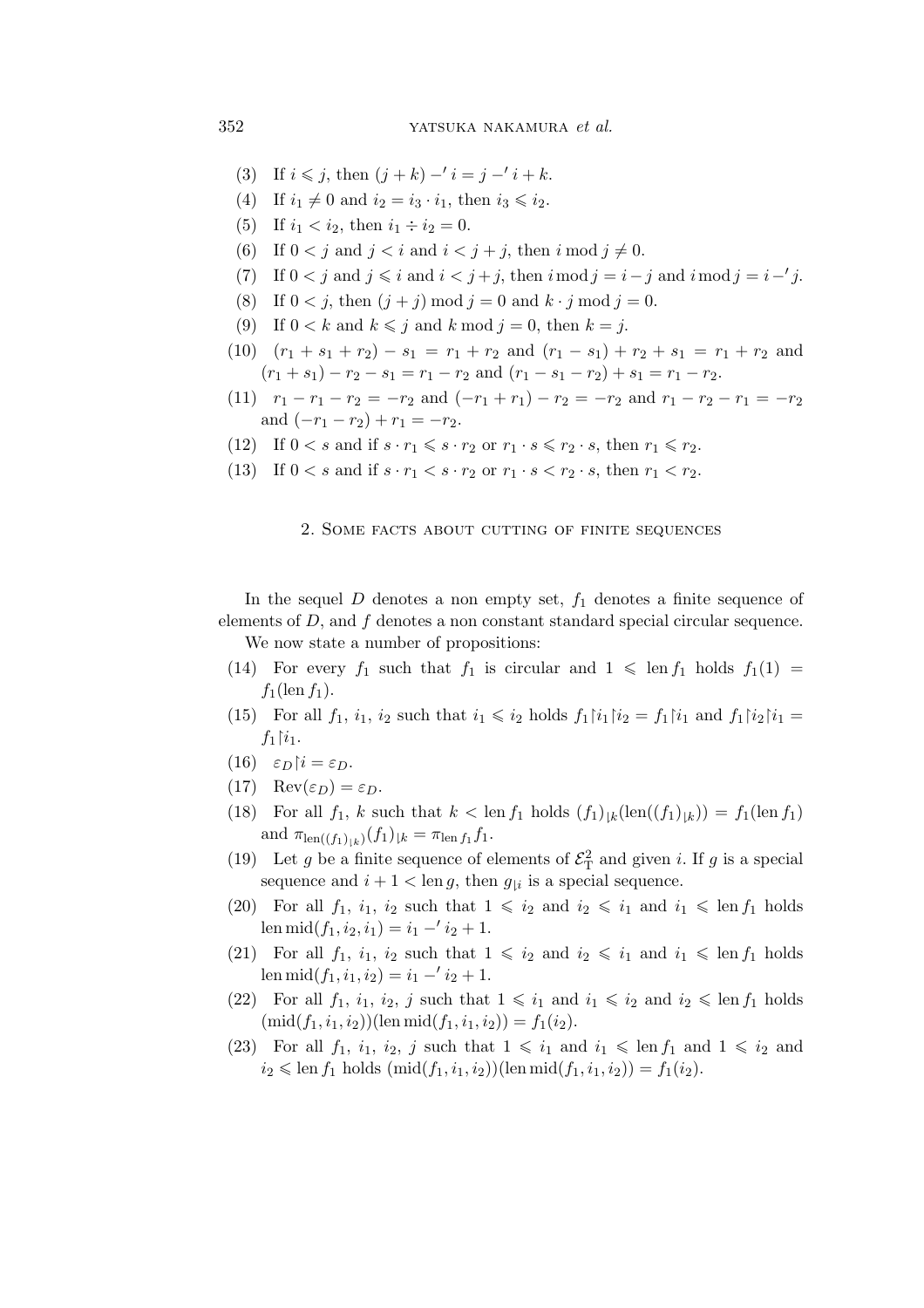- (24) For all  $f_1$ ,  $i_1$ ,  $i_2$ ,  $j$  such that  $1 \leq i_2$  and  $i_2 \leq i_1$  and  $i_1 \leq \text{len } f_1$  and  $1 \leq j$ and  $j \leq i_1 - i_2 + 1$  holds  $(\text{mid}(f_1, i_1, i_2))(j) = f_1(i_1 - j + 1)$ .
- (25) Let given  $f_1$ ,  $i_1$ ,  $i_2$ . Suppose  $1 \leq i_2$  and  $i_2 \leq i_1$  and  $i_1 \leq \text{len } f_1$  and  $1 \leq i_2$ and  $j \leq i_1 -' i_2 + 1$ . Then  $(\text{mid}(f_1, i_1, i_2))(j) = (\text{mid}(f_1, i_2, i_1))(((i_1 (i_2) + 1) - j$  + 1) and  $(((i_1 - i_2) + 1) - j) + 1 = (i_1 - i_2 + 1) - j + 1$ .
- (26) Let given  $f_1$ ,  $i_1$ ,  $i_2$ . Suppose  $1 \leq i_1$  and  $i_1 \leq i_2$  and  $i_2 \leq \text{len } f_1$  and  $1 \leq j$ and  $j \leq i_2 -' i_1 + 1$ . Then  $(\text{mid}(f_1, i_1, i_2))(j) = (\text{mid}(f_1, i_2, i_1))(((i_2 (i_1) + 1) - j$  + 1) and  $(((i_2 - i_1) + 1) - j) + 1 = (i_2 - i_1 + 1) - j + 1$ .
- (27) For all  $f_1$ , k such that  $1 \leq k$  and  $k \leq \text{len } f_1$  holds mid $(f_1, k, k) = \langle \pi_k f_1 \rangle$ and len mid $(f_1, k, k) = 1$ .
- $(28) \text{ mid}(f_1, 0, 0) = f_1 \upharpoonright 1.$
- (29) For all  $f_1$ , k such that len  $f_1 < k$  holds mid $(f_1, k, k) = \varepsilon_D$ .
- (30) For all  $f_1, i_1, i_2$  holds  $mid(f_1, i_1, i_2) = Rev(md(f_1, i_2, i_1)).$
- (31) Let f be a finite sequence of elements of  $\mathcal{E}_{\rm T}^2$  and given  $i_1, i_2, i$ . If  $1 \leq$  $i_1$  and  $i_1 < i_2$  and  $i_2 \le \text{len } f$  and  $1 \le i$  and  $i < i_2 - i_1 + 1$ , then  $\mathcal{L}(\text{mid}(f, i_1, i_2), i) = \mathcal{L}(f, (i + i_1) - 1).$
- (32) Let f be a finite sequence of elements of  $\mathcal{E}_{\rm T}^2$  and given  $i_1, i_2, i$ . If  $1 \leq$  $i_1$  and  $i_1 < i_2$  and  $i_2 \leq \text{len } f$  and  $1 \leq i$  and  $i < i_2 - i_1 + 1$ , then  $\mathcal{L}(\text{mid}(f, i_2, i_1), i) = \mathcal{L}(f, i_2 - 'i).$

#### 3. Dividing of special circular sequences into parts

Let  $n$  be a natural number and let  $f$  be a finite sequence. The functor  $S\text{-}\mathrm{Drop}(n, f)$  yields a natural number and is defined by:

(Def. 1) 
$$
S\_Drop(n, f) = \begin{cases} n \mod \text{len } f - 1, & \text{if } n \mod \text{len } f - 1 \neq 0, \\ \text{len } f - 1, & \text{otherwise.} \end{cases}
$$

Next we state three propositions:

- (33) For every finite sequence f such that  $0 < \text{len } f f$  holds S\_Drop(len  $f f$  $1, f$ ) = len  $f - 1$ .
- (34) For every natural number n and for every finite sequence f such that  $1 ≤ n$  and  $n ≤ \text{len } f - '1$  holds  $S\_Drop(n, f) = n$ .
- (35) Let *n* be a natural number and *f* be a finite sequence. If len  $f > 1$ or len  $f - 1 > 0$ , then S\_Drop $(n, f) =$  S\_Drop $(n + \ln f - 1, f)$  and  $S\_Drop(n, f) = S\_Drop(len f - '1 + n, f).$

Let f be a non constant standard special circular sequence, let g be a finite sequence of elements of  $\mathcal{E}_T^2$ , and let  $i_1$ ,  $i_2$  be natural numbers. We say that g is a right part of  $f$  from  $i_1$  to  $i_2$  if and only if the conditions (Def. 2) are satisfied.  $(\text{Def. 2})(i) \quad 1 \leq i_1,$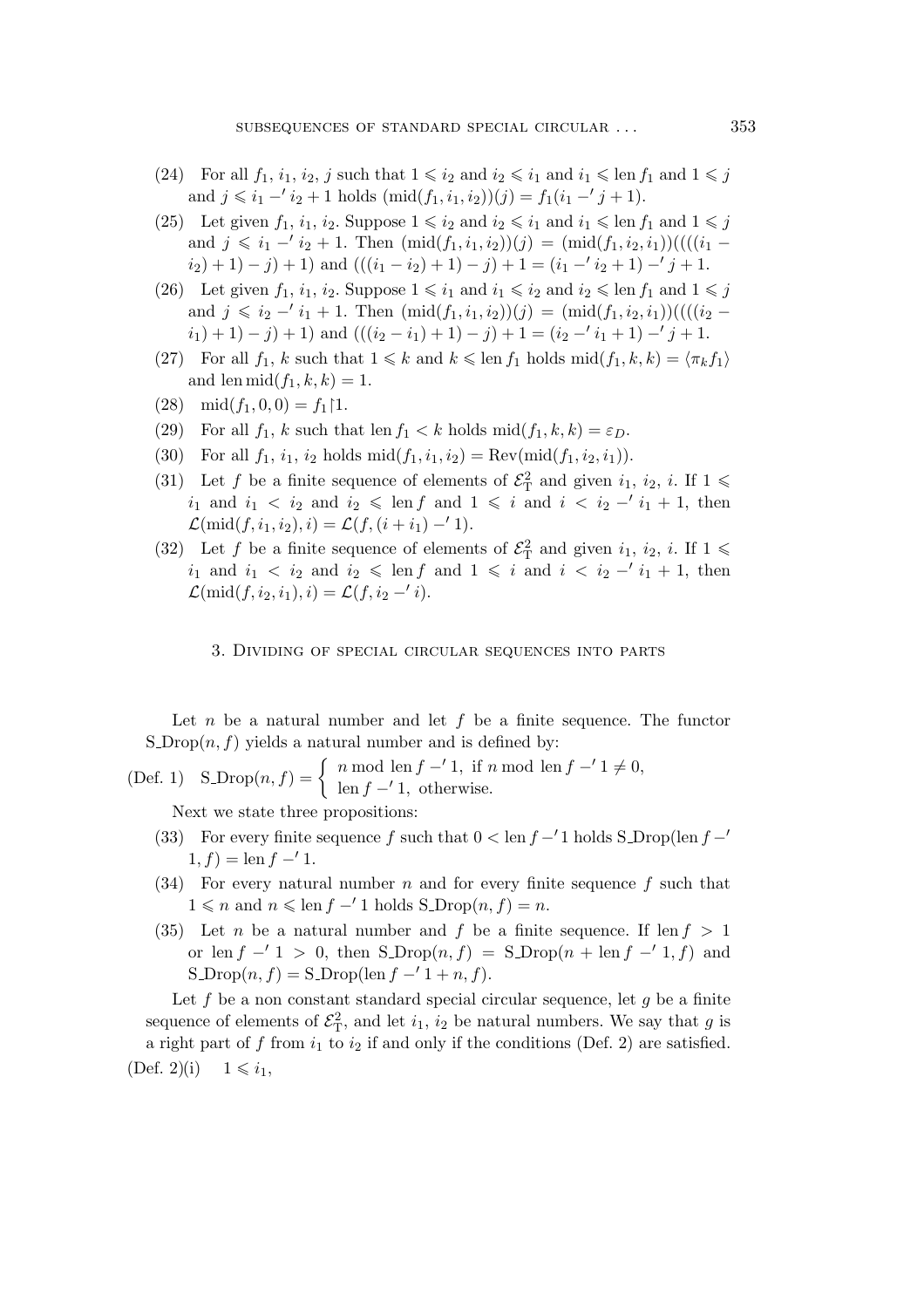- (ii)  $i_1 + 1 \leqslant \text{len } f,$
- $(iii)$   $1 \leq i_2$ ,
- $(iv)$   $i_2 + 1 \leqslant \text{len } f,$
- (v)  $g(\text{len } g) = f(i_2),$
- $(vi)$   $1 \leqslant \text{len } q$ ,
- (vii) len  $q <$  len  $f$ , and
- (viii) for every natural number i such that  $1 \leq i$  and  $i \leq \text{len } g$  holds  $g(i) =$  $f(S \text{. Drop}((i_1 + i) - 1, f)).$

Let f be a non constant standard special circular sequence, let  $q$  be a finite sequence of elements of  $\mathcal{E}_T^2$ , and let  $i_1$ ,  $i_2$  be natural numbers. We say that g is a left part of f from  $i_1$  to  $i_2$  if and only if the conditions (Def. 3) are satisfied.

$$
(\text{Def. 3})(i) \quad 1 \leq i_1,
$$

- (ii)  $i_1 + 1 \leqslant \text{len } f$ ,
- $(iii)$   $1 \leq i_2$ ,
- $(iv)$   $i_2 + 1 \leqslant \text{len } f,$
- (v)  $q(\text{len } q) = f(i_2),$
- $(vi)$   $1 \leqslant \text{len } a$ ,
- (vii) len  $q < \text{len } f$ , and
- (viii) for every natural number i such that  $1 \leq i$  and  $i \leq \text{len } g$  holds  $g(i) =$  $f(\text{S\_Drop}((\text{len } f + i_1) - i, f)).$

Let f be a non constant standard special circular sequence, let  $g$  be a finite sequence of elements of  $\mathcal{E}_T^2$ , and let  $i_1$ ,  $i_2$  be natural numbers. We say that g is a part of  $f$  from  $i_1$  to  $i_2$  if and only if:

(Def. 4) g is a right part of f from  $i_1$  to  $i_2$  or a left part of f from  $i_1$  to  $i_2$ .

We now state a number of propositions:

- (36) Let  $f$  be a non constant standard special circular sequence,  $g$  be a finite sequence of elements of  $\mathcal{E}_T^2$ , and  $i_1$ ,  $i_2$  be natural numbers. Suppose g is a part of f from  $i_1$  to  $i_2$ . Then
	- $(i)$   $1 \leq i_1$ ,
	- (ii)  $i_1 + 1 \leqslant \text{len } f,$
- $(iii)$   $1 \leq i_2$ ,
- $(iv)$   $i_2 + 1 \leqslant \text{len } f,$
- (v)  $q(\text{len } q) = f(i_2),$
- $(vi)$   $1 \leqslant \text{len } q$ ,
- (vii) len  $q < \text{len } f$ , and
- (viii) for every natural number i such that  $1 \leq i$  and  $i \leq \text{len } q$  holds  $q(i) =$  $f(\text{S-Drop}((i_1 + i) - 1, f))$  or for every natural number i such that  $1 \leq i$ and  $i \leqslant \text{len } g$  holds  $g(i) = f(\text{S\_Drop}((\text{len } f + i_1) - i, f)).$
- (37) Let f be a non constant standard special circular sequence, g be a finite sequence of elements of  $\mathcal{E}_T^2$ , and  $i_1$ ,  $i_2$  be natural numbers. Suppose g is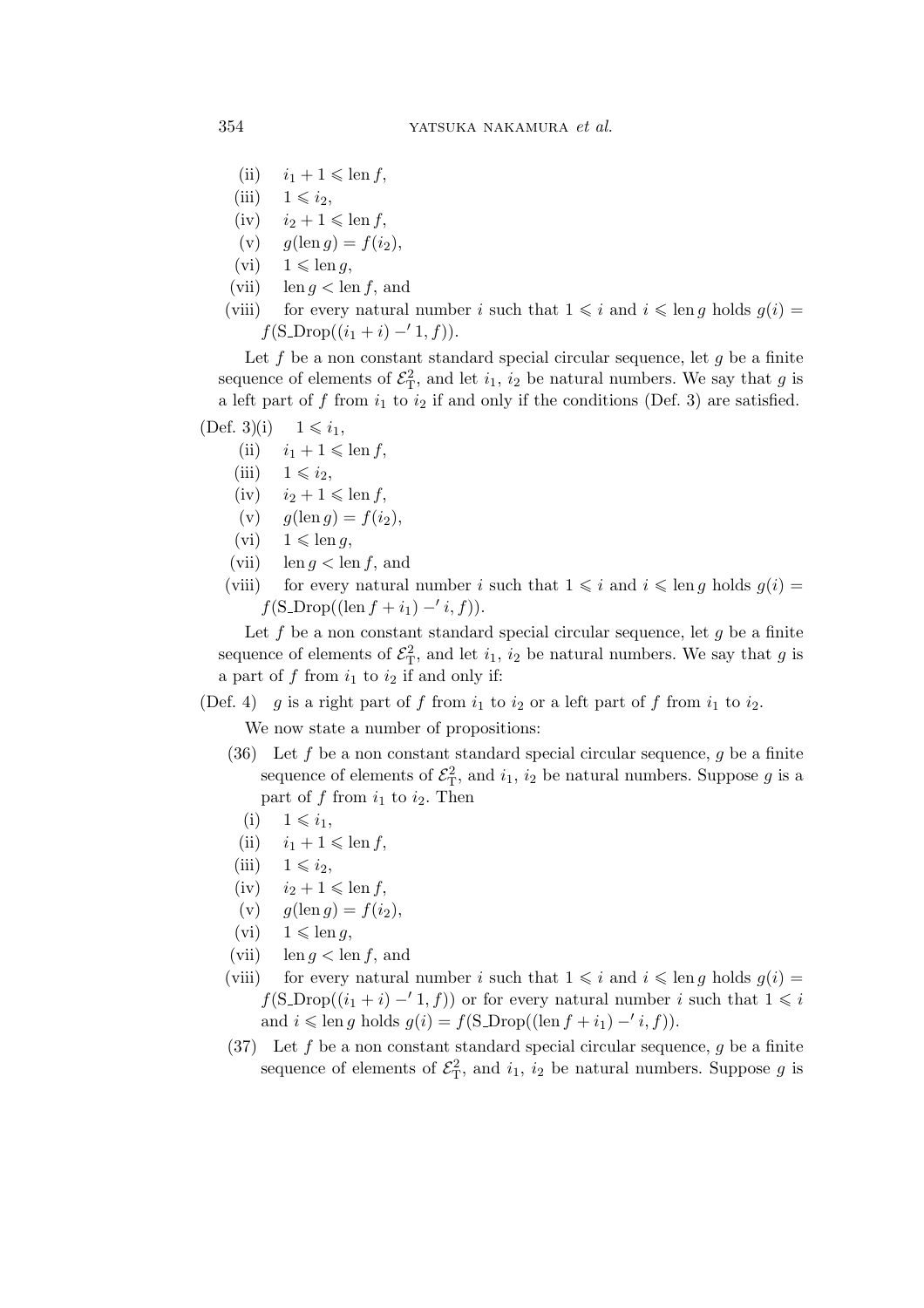a right part of f from  $i_1$  to  $i_2$  and  $i_1 \leq i_2$ . Then len  $g = i_2 - i_1 + 1$  and  $q = \text{mid}(f, i_1, i_2).$ 

- (38) Let f be a non constant standard special circular sequence, q be a finite sequence of elements of  $\mathcal{E}_{\rm T}^2$ , and  $i_1$ ,  $i_2$  be natural numbers. Suppose g is a right part of f from  $i_1$  to  $i_2$  and  $i_1 > i_2$ . Then len  $g = (\text{len } f + i_2) - i_1$ and  $g = (\text{mid}(f, i_1, \text{len } f -' 1)) \cap (f | i_2)$  and  $g = (\text{mid}(f, i_1, \text{len } f -' 1)) \cap (f | i_2)$  $mid(f, 1, i_2).$
- (39) Let f be a non constant standard special circular sequence, q be a finite sequence of elements of  $\mathcal{E}_{\rm T}^2$ , and  $i_1$ ,  $i_2$  be natural numbers. Suppose g is a left part of f from  $i_1$  to  $i_2$  and  $i_1 \geq i_2$ . Then len  $g = i_1 - i_2 + 1$  and  $g = \text{mid}(f, i_1, i_2).$
- (40) Let f be a non constant standard special circular sequence, g be a finite sequence of elements of  $\mathcal{E}_T^2$ , and  $i_1$ ,  $i_2$  be natural numbers. Suppose g is a left part of f from  $i_1$  to  $i_2$  and  $i_1 < i_2$ . Then len  $g = (\text{len } f + i_1) - i_2$  and  $g = (\text{mid}(f, i_1, 1))$  mid $(f, \text{len } f - 1, i_2)$ .
- (41) Let f be a non constant standard special circular sequence, g be a finite sequence of elements of  $\mathcal{E}_T^2$ , and  $i_1$ ,  $i_2$  be natural numbers. Suppose g is a right part of f from  $i_1$  to  $i_2$ . Then  $\text{Rev}(g)$  is a left part of f from  $i_2$  to  $i_1$ .
- (42) Let f be a non constant standard special circular sequence, g be a finite sequence of elements of  $\mathcal{E}_T^2$ , and  $i_1$ ,  $i_2$  be natural numbers. Suppose g is a left part of f from  $i_1$  to  $i_2$ . Then  $\text{Rev}(g)$  is a right part of f from  $i_2$  to  $i_1$ .
- (43) Let f be a non constant standard special circular sequence and  $i_1$ ,  $i_2$  be natural numbers. If  $1 \leq i_1$  and  $i_1 \leq i_2$  and  $i_2 < \text{len } f$ , then mid $(f, i_1, i_2)$ is a right part of f from  $i_1$  to  $i_2$ .
- (44) Let f be a non constant standard special circular sequence and  $i_1$ ,  $i_2$  be natural numbers. If  $1 \leq i_1$  and  $i_1 \leq i_2$  and  $i_2 < \text{len } f$ , then  $\text{mid}(f, i_2, i_1)$ is a left part of f from  $i_2$  to  $i_1$ .
- (45) Let f be a non constant standard special circular sequence and  $i_1$ ,  $i_2$ be natural numbers. Suppose  $1 \leq i_2$  and  $i_1 > i_2$  and  $i_1 < \text{len } f$ . Then  $(\text{mid}(f, i_1, \text{len } f -' 1))$  mid $(f, 1, i_2)$  is a right part of f from  $i_1$  to  $i_2$ .
- (46) Let f be a non constant standard special circular sequence and  $i_1$ ,  $i_2$ be natural numbers. Suppose  $1 \leq i_1$  and  $i_1 < i_2$  and  $i_2 < \text{len } f$ . Then  $(\text{mid}(f, i_1, 1))$  mid $(f, \text{len } f - '1, i_2)$  is a left part of f from  $i_1$  to  $i_2$ .
- (47) Let h be a finite sequence of elements of  $\mathcal{E}_{\rm T}^2$  and given  $i_1, i_2$ . If  $1 \leq i_1$ and  $i_1 \leqslant \text{len } h$  and  $1 \leqslant i_2$  and  $i_2 \leqslant \text{len } h$ , then  $\mathcal{L}(\text{mid}(h, i_1, i_2)) \subseteq \mathcal{L}(h)$ .
- (48) Let q be a finite sequence of elements of D. Then q is one-to-one if and only if for all  $i_1$ ,  $i_2$  such that  $1 \leq i_1$  and  $i_1 \leq \text{len } g$  and  $1 \leq i_2$  and  $i_2 \leq \text{len } g$ and  $g(i_1) = g(i_2)$  or  $\pi_{i_1} g = \pi_{i_2} g$  holds  $i_1 = i_2$ .
- (49) Let f be a non constant standard special circular sequence and given  $i_2$ . If  $1 < i_2$  and  $i_2 + 1 \leq \text{len } f$ , then  $f \mid i_2$  is a special sequence.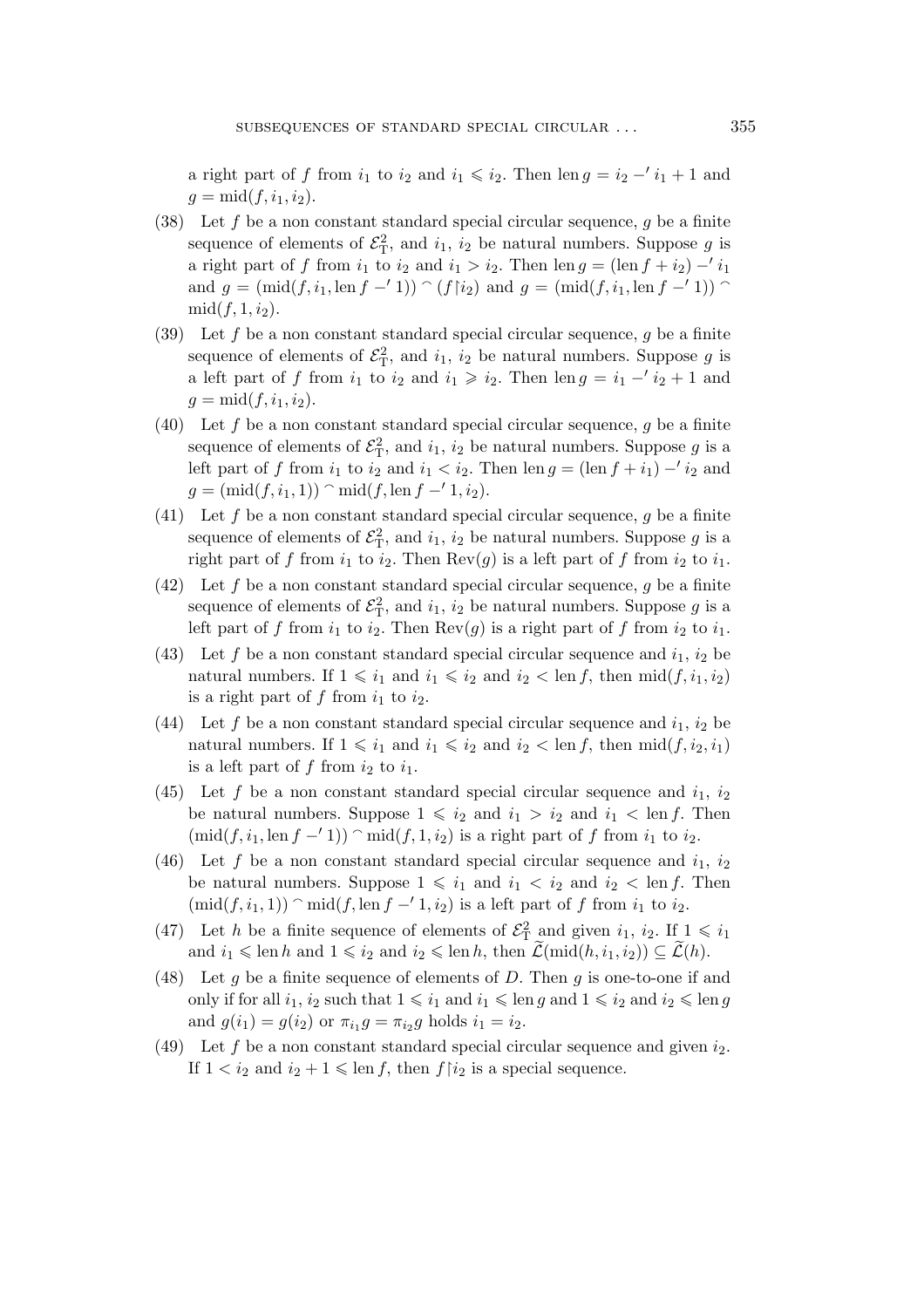## 356 yatsuka nakamura *et al.*

- (50) Let f be a non constant standard special circular sequence and given  $i_2$ . If  $1 \leq i_2$  and  $i_2 + 1 < \text{len } f$ , then  $f_{\vert i_2}$  is a special sequence.
- (51) Let f be a non constant standard special circular sequence and given  $i_1$ ,  $i_2$ . If  $1 \leq i_1$  and  $i_1 < i_2$  and  $i_2 + 1 \leq \text{len } f$ , then mid $(f, i_1, i_2)$  is a special sequence.
- (52) Let f be a non constant standard special circular sequence and given  $i_1, i_2$ . If  $1 < i_1$  and  $i_1 < i_2$  and  $i_2 \leqslant \text{len } f$ , then  $\text{mid}(f, i_1, i_2)$  is a special sequence.
- (53) For all points  $p_0, p, q_1, q_2$  of  $\mathcal{E}_T^2$  such that  $p_0 \in \mathcal{L}(p,q_1)$  and  $p_0 \in \mathcal{L}(p,q_2)$ and  $p \neq p_0$  holds  $q_1 \in \mathcal{L}(p,q_2)$  or  $q_2 \in \mathcal{L}(p,q_1)$ .
- (54) For every non constant standard special circular sequence f holds  $\mathcal{L}(f, 1) \cap \mathcal{L}(f, \text{len } f - '1) = \{f(1)\}.$
- (55) Let f be a non constant standard special circular sequence,  $i_1$ ,  $i_2$  be natural numbers, and  $g_1, g_2$  be finite sequences of elements of  $\mathcal{E}^2_T$ . Suppose  $1 \leq i_1$  and  $i_1 < i_2$  and  $i_2 < \text{len } f$  and  $g_1 = \text{mid}(f, i_1, i_2)$  and  $g_2 =$  $(\text{mid}(f, i_1, 1))$  mid $(f, \text{len } f - '1, i_2)$ . Then  $\widetilde{\mathcal{L}}(g_1) \cap \widetilde{\mathcal{L}}(g_2) = \{f(i_1), f(i_2)\}$ and  $\mathcal{L}(q_1) \cup \mathcal{L}(q_2) = \mathcal{L}(f)$ .
- (56) Let f be a non constant standard special circular sequence, q be a finite sequence of elements of  $\mathcal{E}_T^2$ , and  $i_1$ ,  $i_2$  be natural numbers. Suppose g is a right part of f from  $i_1$  to  $i_2$  and  $i_1 < i_2$ . Then  $\mathcal{L}(g)$  is a special polygonal arc joining  $\pi_{i_1} f$  and  $\pi_{i_2} f$ .
- (57) Let f be a non constant standard special circular sequence, g be a finite sequence of elements of  $\mathcal{E}_T^2$ , and  $i_1$ ,  $i_2$  be natural numbers. Suppose g is a left part of f from  $i_1$  to  $i_2$  and  $i_1 > i_2$ . Then  $\tilde{\mathcal{L}}(g)$  is a special polygonal arc joining  $\pi_{i_1} f$  and  $\pi_{i_2} f$ .
- (58) Let f be a non constant standard special circular sequence, g be a finite sequence of elements of  $\mathcal{E}_T^2$ , and  $i_1$ ,  $i_2$  be natural numbers. Suppose g is a right part of f from  $i_1$  to  $i_2$  and  $i_1 \neq i_2$ . Then  $\mathcal{L}(g)$  is a special polygonal arc joining  $\pi_{i_1} f$  and  $\pi_{i_2} f$ .
- (59) Let f be a non constant standard special circular sequence, g be a finite sequence of elements of  $\mathcal{E}_T^2$ , and  $i_1$ ,  $i_2$  be natural numbers. Suppose g is a left part of f from  $i_1$  to  $i_2$  and  $i_1 \neq i_2$ . Then  $\mathcal{L}(g)$  is a special polygonal arc joining  $\pi_{i_1} f$  and  $\pi_{i_2} f$ .
- $(60)$  Let f be a non constant standard special circular sequence, g be a finite sequence of elements of  $\mathcal{E}_T^2$ , and  $i_1$ ,  $i_2$  be natural numbers. Suppose g is a part of f from  $i_1$  to  $i_2$  and  $i_1 \neq i_2$ . Then  $\mathcal{L}(g)$  is a special polygonal arc joining  $\pi_{i_1} f$  and  $\pi_{i_2} f$ .
- (61) Let f be a non constant standard special circular sequence, g be a finite sequence of elements of  $\mathcal{E}_T^2$ , and  $i_1$ ,  $i_2$  be natural numbers. Suppose g is a part of f from  $i_1$  to  $i_2$  and  $g(1) \neq g(\text{len } g)$ . Then  $\widetilde{\mathcal{L}}(g)$  is a special polygonal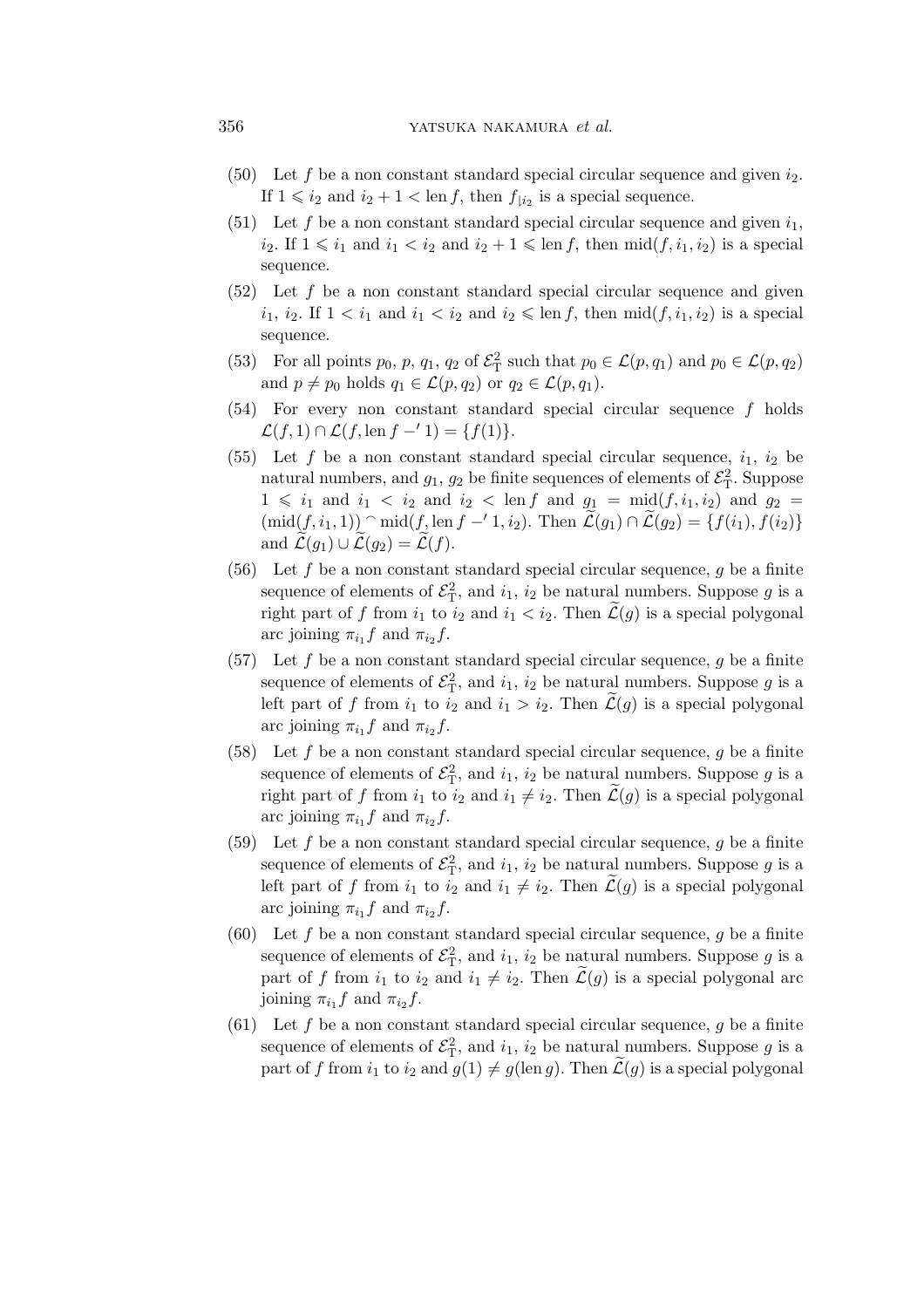arc joining  $\pi_{i_1} f$  and  $\pi_{i_2} f$ .

- (62) Let f be a non constant standard special circular sequence and  $i_1$ ,  $i_2$ be natural numbers. Suppose  $1 \leq i_1$  and  $i_1 + 1 \leq \text{len } f$  and  $1 \leq i_2$  and  $i_2 + 1 \leq \text{len } f \text{ and } i_1 \neq i_2.$  Then there exist finite sequences  $g_1, g_2$  of elements of  $\mathcal{E}_{\rm T}^2$  such that
	- (i) g<sub>1</sub> is a part of f from  $i_1$  to  $i_2$ ,
	- (ii)  $g_2$  is a part of f from  $i_1$  to  $i_2$ ,
- (iii)  $\widetilde{\mathcal{L}}(q_1) \cap \widetilde{\mathcal{L}}(q_2) = \{f(i_1), f(i_2)\},\$
- $\widetilde{\mathcal{L}}(q_1) \cup \widetilde{\mathcal{L}}(q_2) = \widetilde{\mathcal{L}}(f),$
- (v)  $\mathcal{L}(g_1)$  is a special polygonal arc joining  $\pi_{i_1} f$  and  $\pi_{i_2} f$ ,
- (vi)  $\mathcal{L}(g_2)$  is a special polygonal arc joining  $\pi_{i_1} f$  and  $\pi_{i_2} f$ , and
- (vii) for every finite sequence g of elements of  $\mathcal{E}^2_T$  such that g is a part of f from  $i_1$  to  $i_2$  holds  $q = q_1$  or  $q = q_2$ .

In the sequel  $g_1, g_2$  are finite sequences of elements of  $\mathcal{E}_T^2$ .

We now state several propositions:

- $(63)$  Let f be a non constant standard special circular sequence and P be a non empty subset of the carrier of  $(\mathcal{E}_{\mathcal{T}}^2)$ .If  $P = \tilde{\mathcal{L}}(f)$ , then P is a simple closed curve.
- (64) Let f be a non constant standard special circular sequence and given  $g_1$ ,  $g_2$ . Suppose  $g_1$  is a right part of f from  $i_1$  to  $i_2$  and  $g_2$  is a right part of f from  $i_1$  to  $i_2$ . Then  $g_1 = g_2$ .
- (65) Let f be a non constant standard special circular sequence and given  $q_1$ ,  $g_2$ . Suppose  $g_1$  is a left part of f from  $i_1$  to  $i_2$  and  $g_2$  is a left part of f from  $i_1$  to  $i_2$ . Then  $g_1 = g_2$ .
- (66) Let f be a non constant standard special circular sequence and given  $q_1$ ,  $g_2$ . Suppose  $i_1 \neq i_2$  and  $g_1$  is a right part of f from  $i_1$  to  $i_2$  and  $g_2$  is a left part of f from  $i_1$  to  $i_2$ . Then  $g_1(2) \neq g_2(2)$ .
- (67) Let f be a non constant standard special circular sequence and given  $q_1$ ,  $g_2$ . Suppose  $i_1 \neq i_2$  and  $g_1$  is a part of f from  $i_1$  to  $i_2$  and  $g_2$  is a part of f from  $i_1$  to  $i_2$  and  $g_1(2) = g_2(2)$ . Then  $g_1 = g_2$ .

Let f be a non constant standard special circular sequence and let  $i_1$ ,  $i_2$  be natural numbers. Let us assume that  $1 \leq i_1$  and  $i_1 + 1 \leq \text{len } f$  and  $1 \leq i_2$  and  $i_2 + 1 \leq \text{len } f$  and  $i_1 \neq i_2$ . The functor Lower $(f, i_1, i_2)$  yields a finite sequence of elements of  $\mathcal{E}_T^2$  and is defined by the conditions (Def. 5).

(Def. 5)(i) Lower( $f, i_1, i_2$ ) is a part of f from  $i_1$  to  $i_2$ ,

- (ii) if  $(\pi_{i_1+1}f)_1 < (\pi_{i_1}f)_1$  or  $(\pi_{i_1+1}f)_2 < (\pi_{i_1}f)_2$ , then  $(\text{Lower}(f, i_1, i_2))(2)$  $f(i_1 + 1)$ , and
- (iii) if  $(\pi_{i_1+1}f)_1 \geqslant (\pi_{i_1}f)_1$  and  $(\pi_{i_1+1}f)_2 \geqslant (\pi_{i_1}f)_2$ , then  $(Lower(f, i_1, i_2))(2) = f(S\_Drop(i_1 - '1, f)).$